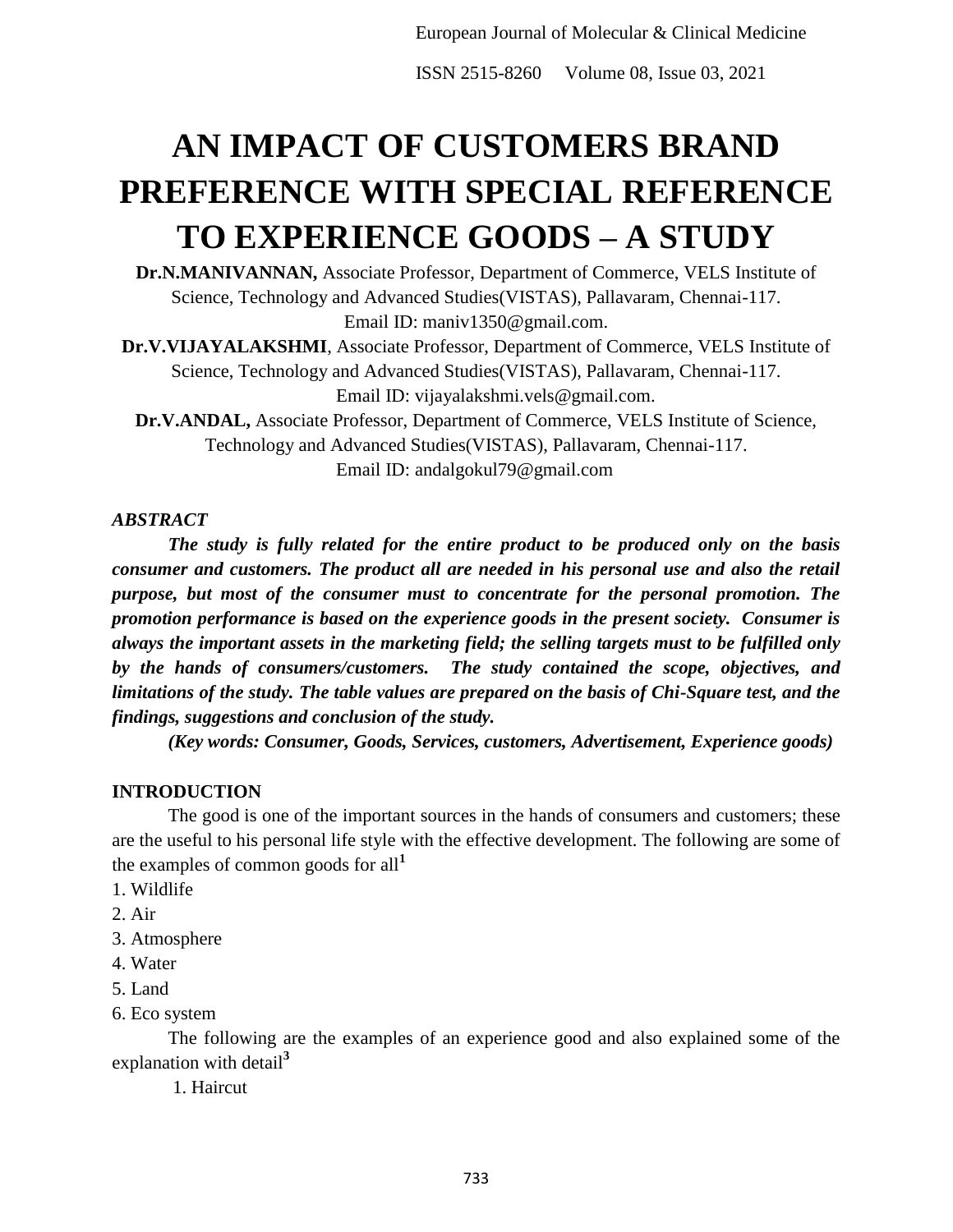ISSN 2515-8260 Volume 08, Issue 03, 2021

The city, towns and then the remaining areas has the number of saloon or the hair cut center, all ate differ on the basis of services given by them. The kinds of sector are also called as a service oriented one, maximum number of people wants to maintain their hair with the stylish. This sector may lead to improve their personal life with the effective way of achievement. The general people all are having one of the mentality , they want to promote in his personal with the support of good appearance , that can be satisfied by the help of haircut center. 2. Medicine

The medicine is very important substitute for the people they having their immunity power by birth no worry about the medicine support but number of does not have a immunity power by birth that's why numerous medical shops are available in the society. These kind of service sector are ready to provide their support by the way off-line and On-line also, But its one of most important point is doctors prescription, without having the prescription is not possible to supply by the concerned organisation. So many kind medical related organisations are eagerly waited for providing their service to the general people.

#### 3. Restaurants

The restaurant is an important alternative sources of food providers in the country, this kind of service is an emerging way of gives a support to the societal people. This service is a some kind of promotion to the quality of food services to the general people. Theses level of service to the society is needed one because of the hotel industry is an effective providing service to the right place and the right time.

#### 4. Travels

The travelers of the society is the promotion of human's , goods and services from one place to another place with effective manner in the event of money. The travels are road, rail, air and the Ship, these are the mode of transferring your product from the sender to the receiver. The timely delivery of goods and services is main theme of the travels. The travel agencies all are needed a time gives a effective services the people.**<sup>7</sup>**

## 5. Legal Services

The legal means law oriented services to the society, the societal people all needs some more law related helps to the society. The society may be based on legal for their assets, properties and other kinds of physical evidences. The law makes a perfect level of result to the needed people at the various level adjustments. The law is civil oriented to the general people, its used for getting legal compensation from the opposite parties or concerned companies.**<sup>5</sup>** 6. Advice

Any one gives a guidance to you at free of cost is called as advice, suppose of some of the company or organizations met any problem that the time which one is the best way for gets a solution. The solution may be money oriented or not, but the result must be the possible to the concerned people. The advices from the lawyer, doctors, auditor and some other kind of people. 7. Information Products

The information is the best way for getting any product or services from the available places of society. The society of india or any other country is easy way to find out the final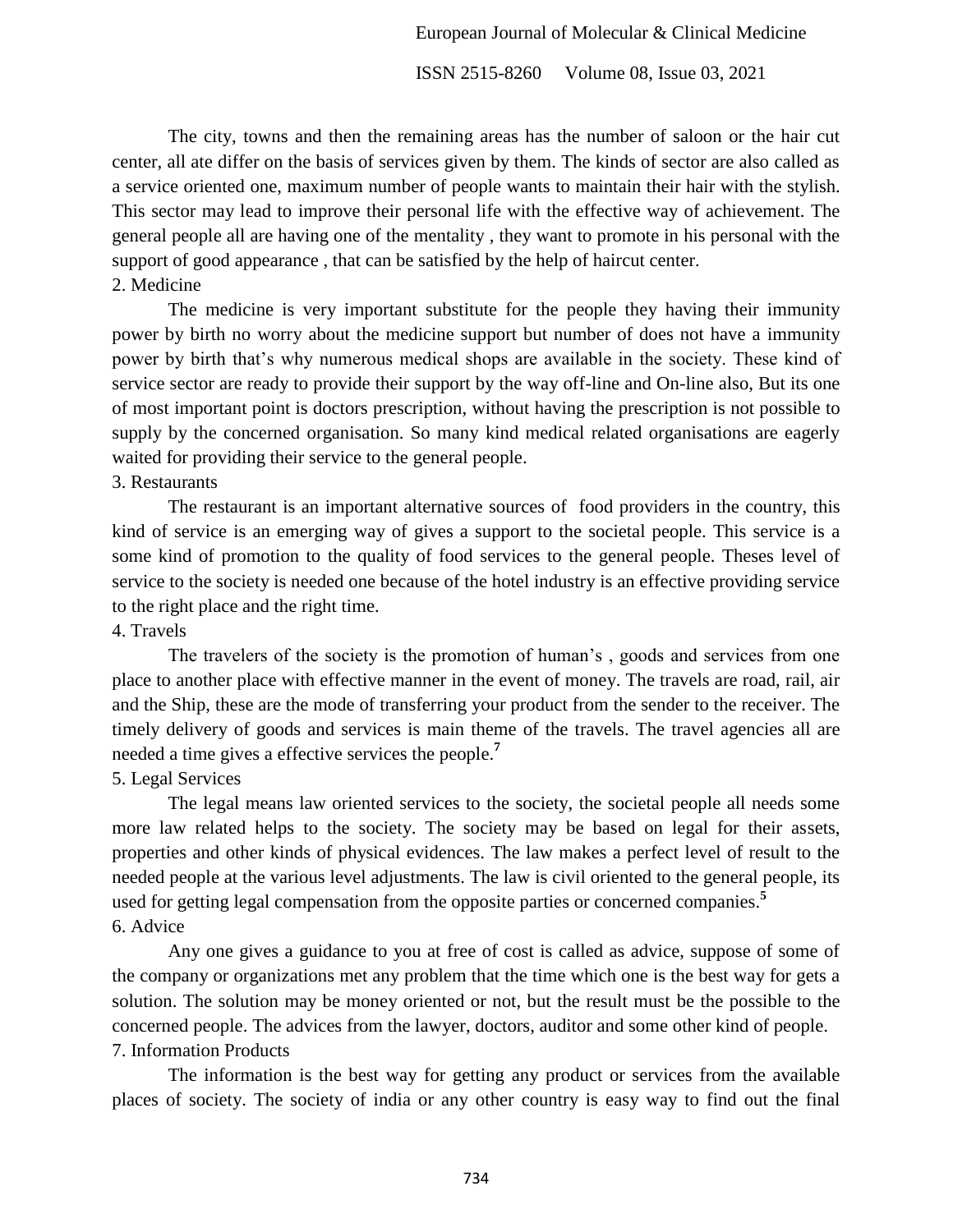ISSN 2515-8260 Volume 08, Issue 03, 2021

answer. The information is the best sources of the particular field of the general human resources .i.e need any time details for bus, train or any other kinds of services may be filled with the help of the information via. The information is first for all kinds problems and the answer.**<sup>4</sup>**

# **IMPACT OF THE EXPERIENCE GOODS<sup>4</sup>**

The consumer/ customers all are buying their product with the different way but they are expecting our product is only to satisfied their needs and wants. But the number of times the user are facing problems of the using and through out the product, all the product has the recycle able to the next one stage. Most of users or the consumer is only concentrating the focus on how to handle the product with the reasonable timing<sup>6</sup>. The time is essential for every one because service, hotel , travels, information and other kinds goods, they need the timing for gave their service to the public with the effective manner. The impact must to be make a timely and effective places.

# **OBJECTIVES OF THE STUDY**

1. To find out the reason for choosing their the personal product for the individual life of the customers/ consumers.

2. To make a effective study of product and services must to be fulfill the needs and wants within their limited expectations.

3. To continue the effective study of experience goods not for this only its going to top level of the all the product.

## **SCOPE OF THE STUDY**

1. The study was to know about the needed people for the needed information's about the product.

2. The experience goods all are need to be participate some of the people form general population.

3. Total of the study is an effective way for developing their needed product form the needed place.

**Research Design:** Descriptive Research Design

**Sampling Methods:** Convenient sampling method has been adopted to collect data from respondents.

**Sample Size:** 310

**Method of Data collection:** Survey questionnaire method and Personal Discussion method.

# **LIMITATIONS OF THE STUDY**

1. The study is confined only the **310** samples only.

- 2. Most numbers of people from the concerned beneficiaries of those kinds of services.
- 3. The study area is in and around of the Chennai district because of time constraint.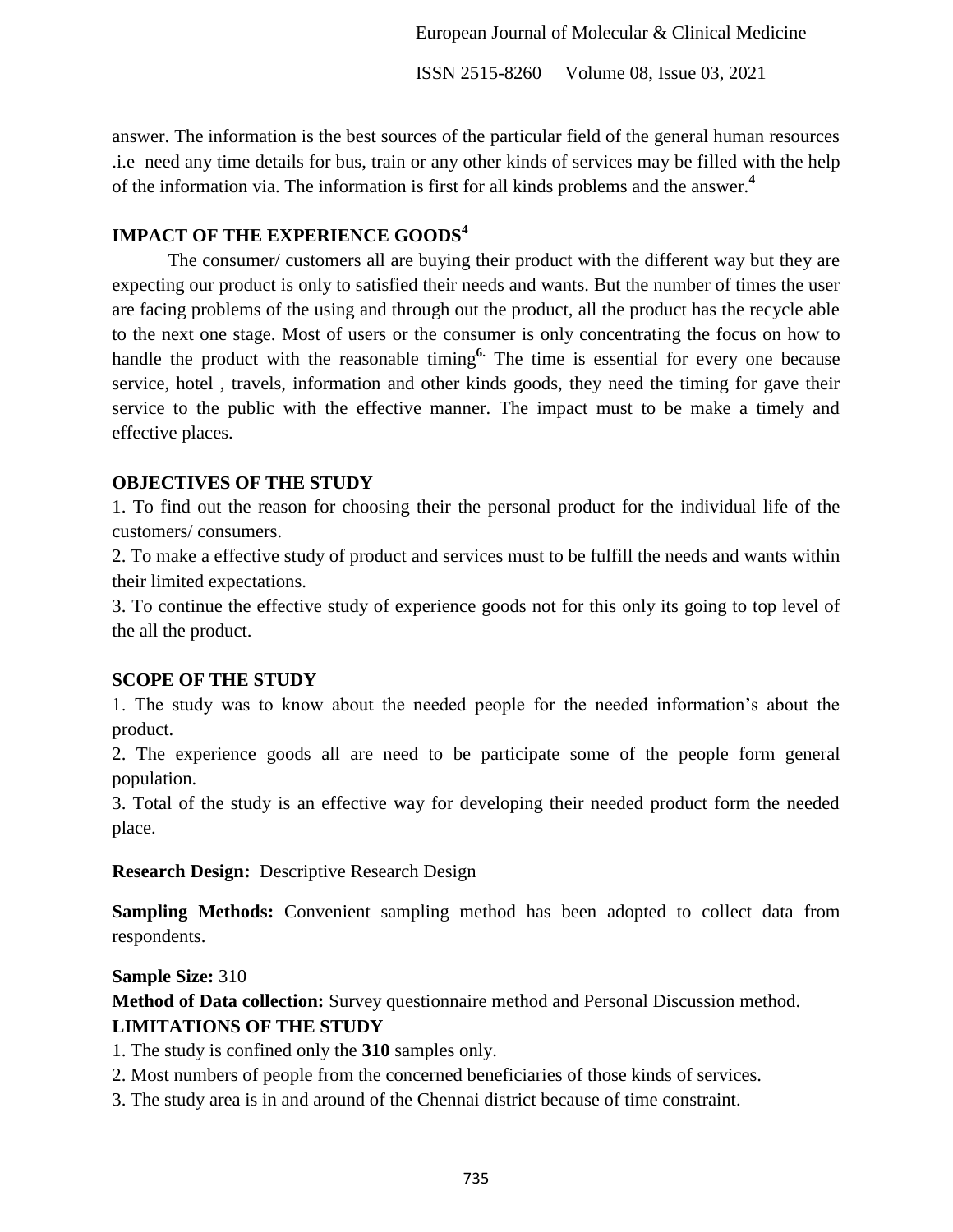ISSN 2515-8260 Volume 08, Issue 03, 2021

## **REVIEW OF LITERATURE**

**Aswathappa.K (2019)** in his study on business environment inn india felt that the tasj of any marketing executive was becoming more complex because of our cultural pattern – life style , social values and beliefs , which were changing more quickly than they used to be.

**Chandra Mohan (2018)** observed that unlike the factors, in other kind of factor which were influencing the purchasing patterns of durable products. This study was based on India's global players of the future, Indian business through the ages which is FICCI study..

**Rao & Natrajan (2016)** has observed in NCAER study on markets for consumer products in India. The analyzed consumer purchasing pattern particularly durable products. The study of consumer behavoiur was more important than the number of consumers in the market because each consumer is unique.

# **FRAMEWORK OF ANALYSIS AND ANALYTICAL TOOLS QUALITY OF THE ADVERTISEMENT VERSUS CUSTOMERS PREFERENCE CHI SQUARE TABLE**

| $\mathbf{O}$ | E     | $(O-E)$  | $(O-E)2$       | $(O-E)2/E$ |
|--------------|-------|----------|----------------|------------|
| 20           | 20    | $\theta$ | $\overline{0}$ | $\theta$   |
| 10           | 11    | $-1$     | $\mathbf{1}$   | 0.0909     |
| 25           | 17    | 8        | 64             | 3.7647     |
| 30           | 24    | 6        | 36             | 1.5000     |
| 5            | 12    | $-7$     | 49             | 4.0833     |
| 10           | 16    | $-6$     | 36             | 2.2500     |
| 20           | 28    | $-8$     | 64             | 2.2857     |
| 15           | 15.40 | $-0.40$  | 0.1600         | 0.0103     |
| 10           | 23.80 | $-13.80$ | 190.400        | 8.0016     |
| 40           | 33.60 | 6.40     | 40.9600        | 1.2190     |
| 25           | 16.80 | 8.20     | 67.2400        | 4.0023     |
| 30           | 22.40 | 7.60     | 57.7600        | 2.5785     |
| 30           | 24    | 6        | 36             | 1.5000     |
| 15           | 13.20 | 1.80     | 3.2400         | 0.2454     |
| 25           | 20.40 | 4.60     | 21.1600        | 1.0372     |
| 310          | 310   |          |                | 32.4777    |

## **CHI SQUARE**

Df:  $(r-1)(c-1)$  $(6-1)(5-1)$ 20. Table value: 31.410 Calculated Value: 32.4777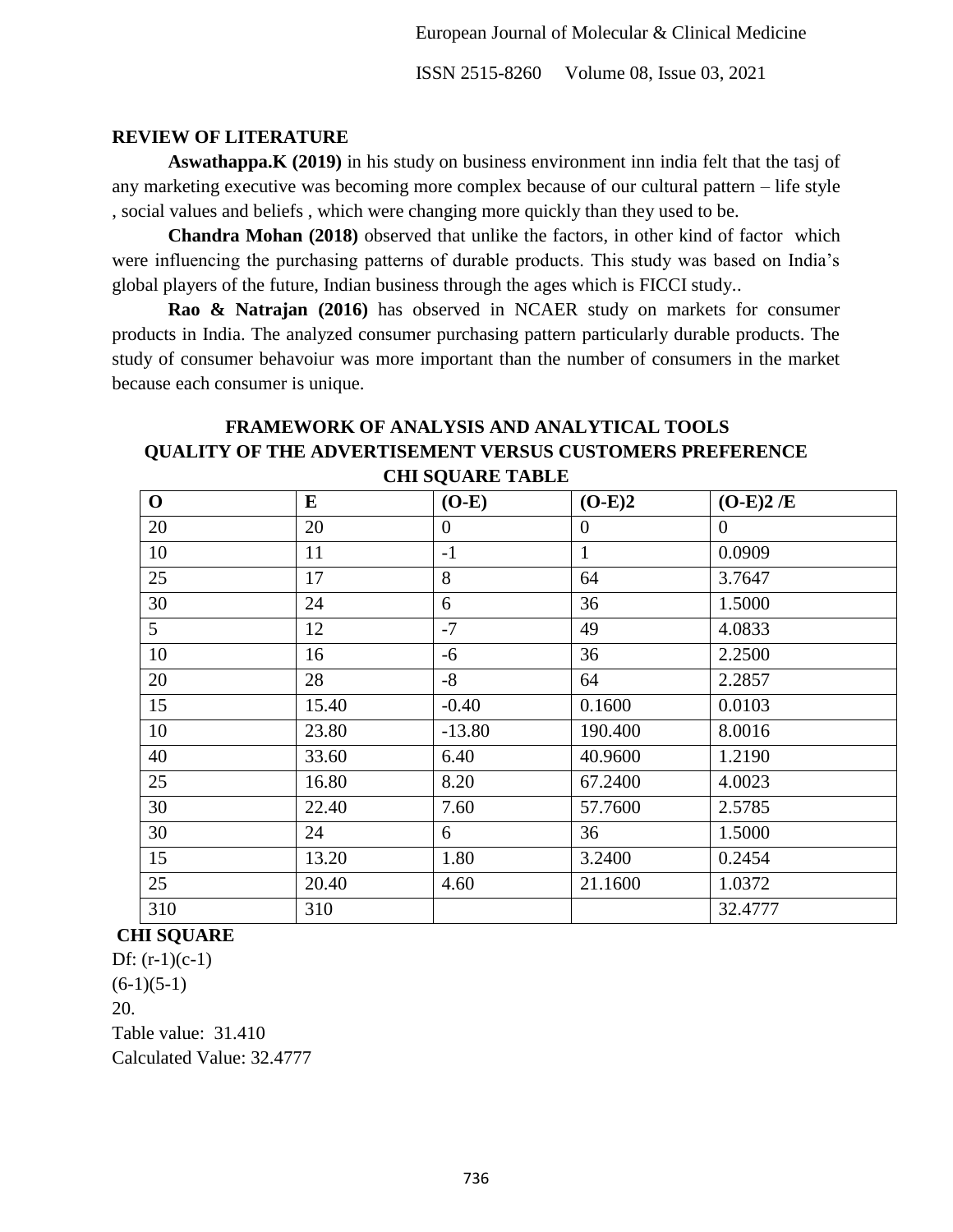ISSN 2515-8260 Volume 08, Issue 03, 2021

### **Result:**

Since the calculated value of Chi Square is greater than the table value of  $X^2$ ,  $H_0$  rejected. So the Respondent Customer preference is influenced by the quality of advertisement.

Hence there is evidence of association between Customer preference and by the quality of advertisement.

| <b>CHI DOUARE TADLE</b> |       |          |          |            |  |  |  |
|-------------------------|-------|----------|----------|------------|--|--|--|
| $\mathbf 0$             | E     | $(O-E)$  | $(O-E)2$ | $(O-E)2/E$ |  |  |  |
| 28                      | 28.32 | $-0.32$  | 0.1024   | 0.0036     |  |  |  |
| 17                      | 25.44 | $-8.44$  | 71.2336  | 2.8000     |  |  |  |
| 35                      | 18.72 | 16.28    | 265.0384 | 14.1580    |  |  |  |
| 52                      | 40.12 | 11.88    | 141.1344 | 3.5178     |  |  |  |
| 47                      | 36.04 | 10.96    | 120.1216 | 3.3330     |  |  |  |
| 10                      | 26.52 | $-16.52$ | 272.9104 | 10.2907    |  |  |  |
| 45                      | 48.96 | $-3.96$  | 15.6816  | 0.3202     |  |  |  |
| 16                      | 18.36 | $-2.36$  | 5.5696   | 0.3033     |  |  |  |
| 28                      | 30.68 | $-2.68$  | 7.1824   | 0.2341     |  |  |  |
| 32                      | 27.56 | 4.44     | 19.7136  | 0.7152     |  |  |  |
| 310                     | 310   |          |          | 35.6759    |  |  |  |

**MARKETING AWARENESS VERSUS CUSTOMERS SATISFACTION CHI SQUARE TABLE**

# **CHI SQUARE**

Df:  $(r-1)(c-1)$  $(5-1)(4-1)$ 12. Table value: 21.026 Calculated Value: 35.6759

## **Result:**

Since the calculated value of Chi Square is greater than the table value of  $X^2$ ,  $H_0$  rejected. So the marketing awareness is influenced the customers satisfaction.

Hence there is evidence of association between marketing awareness and the customer's satisfaction.

# **FINDINGS**

From the above study the brand preference is fully based on the experienced goods are available in the present study. The brand preference is an important in the society at the level of least to top, the brand is an very useful in customers/ consumers in the new field of marketing. The basic information of the present marketing is an valuable one in product market, the marketing people all are equal to the luxury life. The life of the every product to be produced and the used by the consumer. The detailed discussion of the marketing era is in the hands of